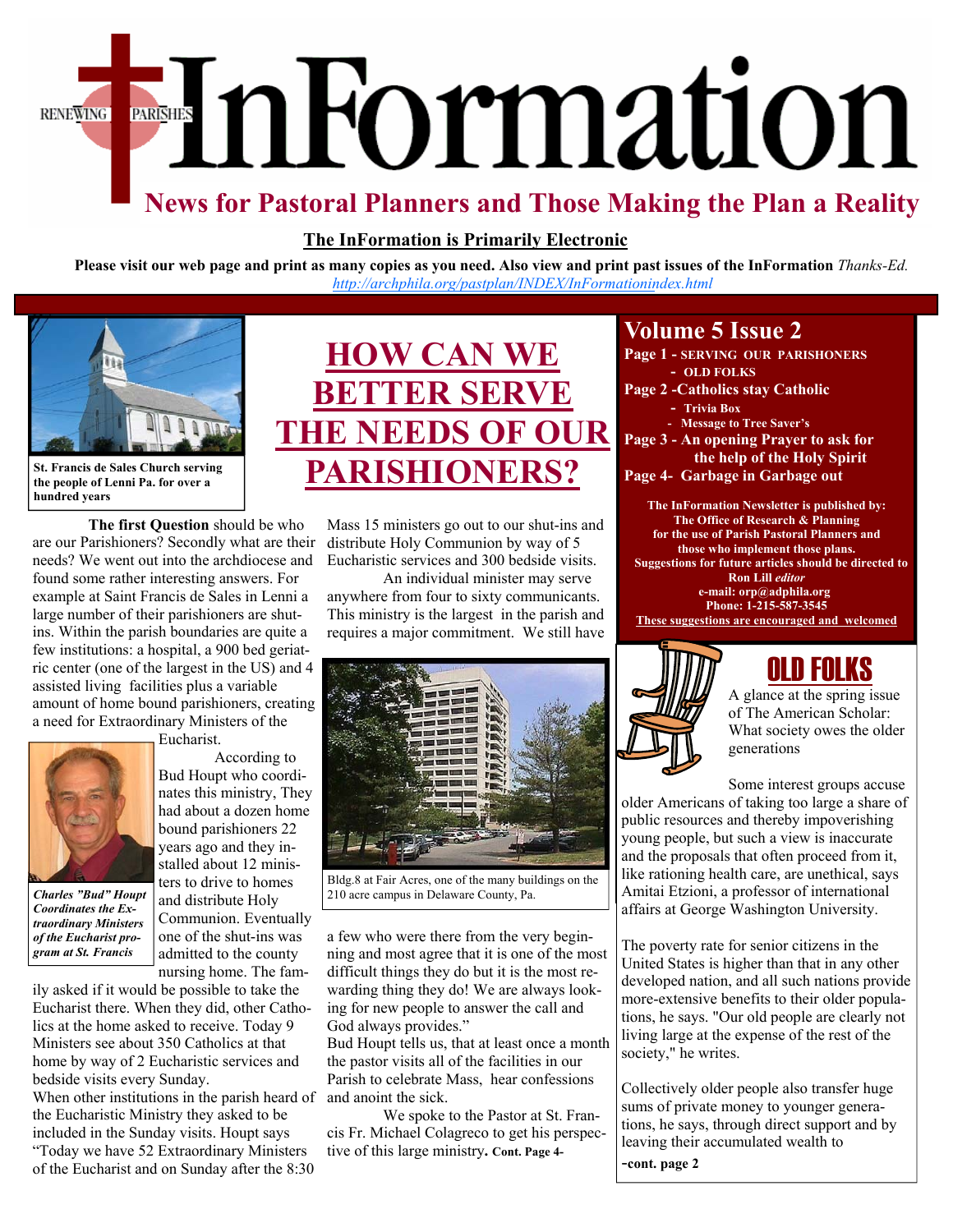

heirs or foundations rather than spending it, And older people contribute much of value that cannot be measured in currency, he says. "Many older people can give love, solace, and comfort as well as or better than younger folks," he writes. "Other societies place great value on the wisdom and authority that elders provide. These qualities are, as the commercial says, priceless."

But regardless of what older people can contribute to society, they are owed at least the modest standard of living and health care that they have been promised throughout their lives, he says. To provide anything less would be to break the societal covenant and undermine all generations' faith in society, according to Etzione.

Additionally, arguments that pit the old against the young often ignore that the two groups have much in common, in contrast with those in middle-age groups. A fair analysis that takes into account the vulnerability of both the old and the young might call for allotting more public resources to both groups.

Besides, Etzione says, "American society is already overburdened with conflicts between those who do not think or look alike and hardly needs another one."

The article, "End Game," is not online. Information about the journal is available at http://www.pbk.org/pubs/amscholar.htm --Kellie Bartlet Copyright 2005 by The Chronicle of Higher Education

#### **Catholics Stay Catholic: 81% of Catholics Who Were 16 in 1975 Say They Are Catholic Today.**

According to: Dean Hoge and Thomas O'Connor. in *Denominational Identify From Age Sixteen to Age Thirty-eight,* Sociology of Religion Vol 65 no. 1 Spring 2004, 77. A sample of suburban Baptist, Catholic, and Methodist youth in Maryland first studied in 1975 at an average age of 16 were re-interviewed by researchers when they were 38 years old. At age 38, the persons raised Catholic were significantly stronger in denominational loyalty than the others. Fewer of the original Catholics sampled had switched to another denomination as apposed to the Baptists and Methodists that were sampled.

 In addition to being Catholic when they were 16, the other significant predictors of denominational loyalty were the father's educational level. The researchers hypothesized that the weaker identity with Catholicism by persons whose fathers' were well educated probably was the result of the family culture when the person was a child. Another predictor was whether they liked participating in Church youth programs. It is important that *liking* the youth program had a greater effect than the amount of participation. The number of years of Sunday school or Catholic school did not predict denominational loyalty 16 years later. Neither did special religious instruction prior to confirmation.

 The only significant predictor of denominational switching (e.g. Catholic to Unitarian) was interfaith marriage. Of those who switched, 33% reported being influenced by their spouse; 19% gave spiritual reasons ("the Lord led me"); 19% gave theological or belief oriented responses ("looking for a church that shared my beliefs"); 12 percent wanted to belong to a recognizable community ("The Catholic faith offered a sense of belonging"); 7% described family reasons ("better children's program") and 11% gave other reasons.



**CAN I GET** 

**ADDITIONAL** 

**COPIES OF THE** 

**INFORMATION?** 

**You can click on to the news letter web site** 

*<http://archphila.org/pastplan/INDEX/InFormationindex.html>*

Ron Lill Ed. ORP@adphila.org

 *Note: You can print as many copies as you need* 



*The 6.9 hours of sleep Americans averaged in 2002 pales in comparison with the 9.0 hours we averaged in 1910.* 

#### **Trivia Box**

**Are their a lot of senior citizens in the Archdiocese? For the answer go to Page 4 lower right corner. How many are my age? For that answer go to the web page shown on page 4** 

#### **Has your parish or Cluster entered into a Planning Process?**

**Do you need a professional Facilitator? The office of Research and Planning maintains a list of trained and experienced Resource people. Contact us at:** *The Archdiocese of Philadelphia 222 n. 17th Street Rm.216 Phila, Pa 19103*  **tn#***215-587-3545* **E-mail** *orp@adphila.org*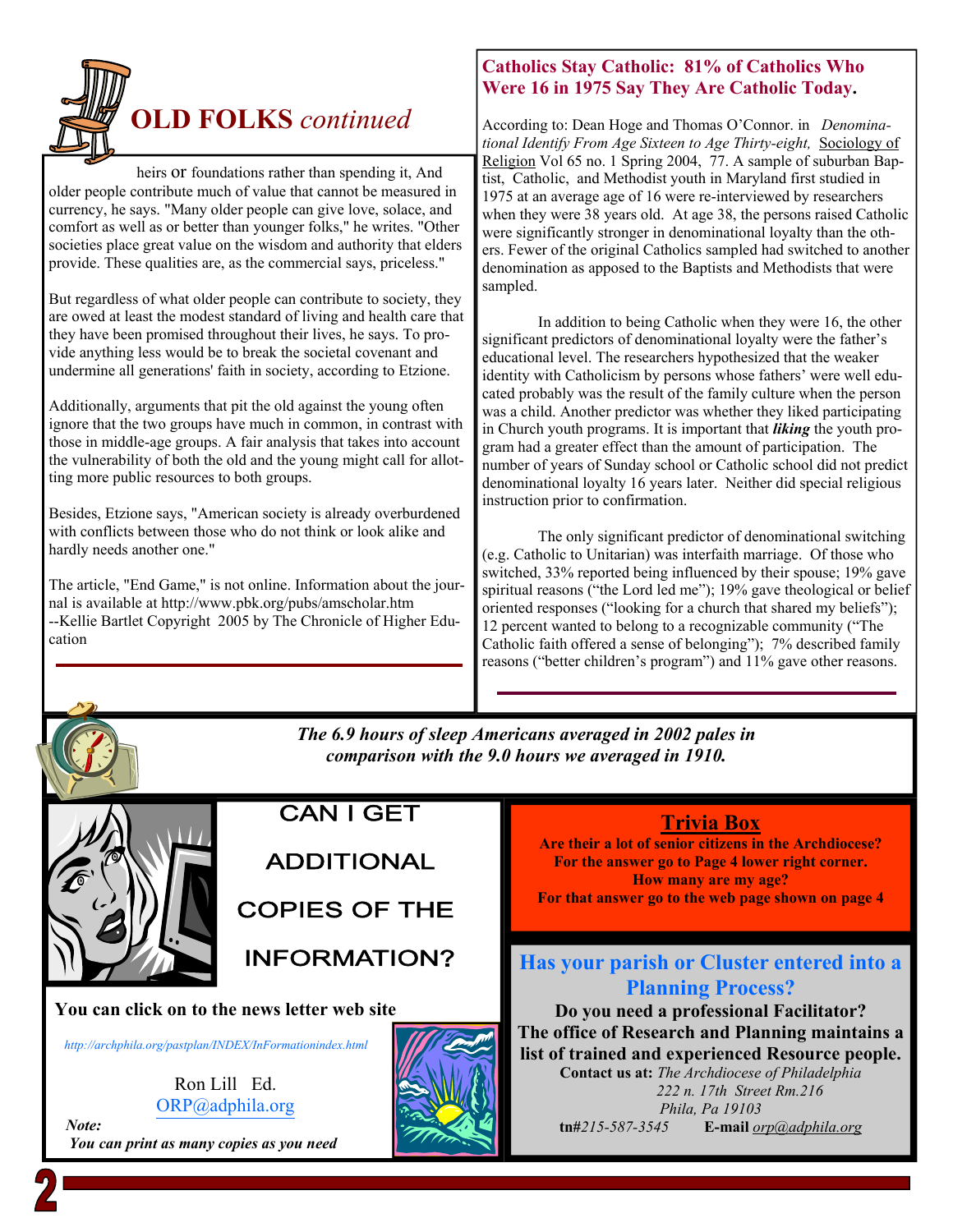# **A Prayer for the Holy Spirit to Inspire a Meeting**

Leader: Spirit of the living God, come and breathe your life anew. Ignite the talents and gifts of all assembled here.

All: Come. Stir up our hearts!

Leader: Open our eyes to see the creative possibilities of every situation.

**All:** Come. Stir up our hearts!

**Leader:** Let us pray together.

**All:** Come, Holy Spirit of the living God, Be with us here today as we seek the renewal of your gifts to us. Refresh and renew us from your springs of living water. Pray in us that we may be one with you and each other. Speak to us, as each heart needs to hear. Act in us for the life of our Church and our world. Holy Spirit, dwell in us that your light may shine through us, And that in our hearts you may find your home

**Reading:** The Spirit generates unity among us. No act of faith can be made, no good work accomplished without the sustaining power of the Holy Spirit, the spirit of unity. No one is less or better. All the lines of separation and status have been erased. One day at a meeting in an upper room a group of ordinary people were touched by the flame of the Spirit and a transformation took place as they began out of courage, grace, jubilation, tenacity and all sorts of wonderful virtues that had lain dormant inside them. What occurred that day could very well occur today. The Spirit may be looking to us to be the flame to make it happen. Through our words, our kindness our love could effect a Pentecost in someone else. *Based on "That we May Have Life" (IHM Sisters , Scranton)* 

**Leader:** Jesus, giver of all good things, we stand with confidence, bearing your promise in our lives, and so we ask for the vision to see things we miss because our earthly eyes are so limited

All: Gracious God, give us vision

Leader: For the gifts of conviction to live radically the Gospel you have preached to us.

**All:** Gracious God, give us your conviction.

**Leader:** For the gift of servant hood, to empty ourselves as you did, to be willing to bend low, to wash feet, to heal wounds.

All: Gracious God, give us your spirit of being a servant.

Leader: For the gift of hope to stand tall with all of creation, to wait in faith for rebirth, for growth, for completion.

**All:** Gracious God, give us your hope.

**Leader:** For the gift of reverence to be gentle with the mystery of each person's uniqueness, to stand on holy ground and acknowledge the value of all you have created

All: Gracious God, give us your reverence.

**Leader:** Finally, we pray for the grace to recognize your gifts, when they are given, to own them, to claim them, to acknowledge them as ours to give away.

All: Gracious God, give us your own power of recognition.

Leader: Gathering these prayers together and presenting them to God who is in our midst, let us pray together:

**All:** Holy Spirit of the living God, rest as a tongue of fire on each of us. Give us new understanding as we hear each other speak, and fill us with new energy Give us courage to speak of hope, of challenge, of grace and blessing. Be the power in our words, the spark of life that we share, Give us the strength and grace to live lives worthy of the bond of friendship to which you have called us. May your fire set our hearts aflame! Amen